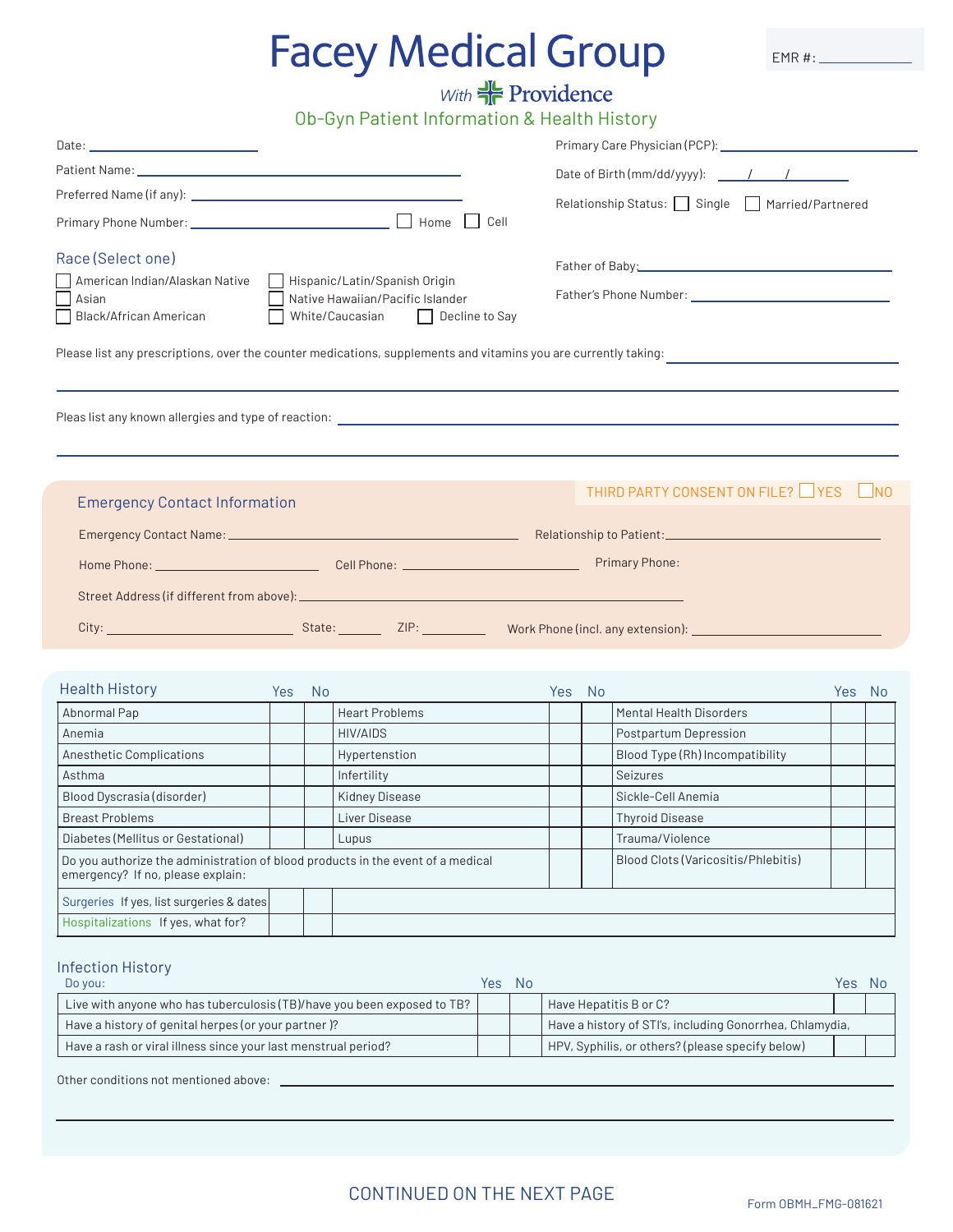### Ob-Gyn Patient Information & Health History Page 2

Family History Have you or any of your blood relatives had any of the following illnesses? Please include parents, grandparents, siblings or children in either family. Note the family member's age at onset, their relation to you, and whether they are related **maternally (M)** or **paternally (P)** to you.

|                          |  | Yes No Who, Age, M/P |                                | Yes No | Who, Age, M/P |
|--------------------------|--|----------------------|--------------------------------|--------|---------------|
| Anemia                   |  |                      | Infertility                    |        |               |
| Asthma                   |  |                      | <b>Kidney Disease</b>          |        |               |
| <b>Bleeding Problems</b> |  |                      | Liver Disease                  |        |               |
| Cancer                   |  |                      | Lupus                          |        |               |
| <b>Diabetes</b>          |  |                      | <b>Mental Health Disorders</b> |        |               |
| <b>Heart Disease</b>     |  |                      | Preeclampsia                   |        |               |
| Premature CHD            |  |                      | Pre-term Labor                 |        |               |
| <b>Hepatitis</b>         |  |                      | Seizures                       |        |               |
| <b>HIV/AIDS</b>          |  |                      | <b>Thyroid Disease</b>         |        |               |
| Hypertension             |  |                      | Other                          |        |               |

Genetic History Do you, the baby's father, or anyone in either family have a history of the following illnesses? Please include parents, grandparents, siblings or children in either family.

|                                                              | Yes: | <b>No</b> | Who, M/P |                                                                            | Yes No | Who, M/P |
|--------------------------------------------------------------|------|-----------|----------|----------------------------------------------------------------------------|--------|----------|
| Age 35 or older at estimated                                 |      |           |          | <b>Cystic Fibrosis</b>                                                     |        |          |
| date of delivery                                             |      |           |          | Huntington's Chorea                                                        |        |          |
| Thalassemia (Italian, Greek,<br>Mediterranean, or Asian)     |      |           |          | <b>Autism and/or Mental</b><br>Retardation                                 |        |          |
| Neural Tube Defect (Spina<br>Bifida, Meningomyelocele, etc.) |      |           |          | If yes, was person tested for<br>Fragile X?                                |        |          |
| <b>Congenital Heart Defect</b>                               |      |           |          | Other Inherited Genetic or                                                 |        |          |
| Down Syndrome                                                |      |           |          | <b>Chromosomal Disorder</b>                                                |        |          |
| Tay-Sachs (Ashkenazi Jewish,<br>Cajun, French Canadian)      |      |           |          | Maternal Metabolic Disorder<br>(EG, Type 1 Diabetes, PKU)                  |        |          |
| Canavan Disease<br>(Ashkenazi Jewish)                        |      |           |          | You or baby's father had a<br>child with birth defects not<br>listed above |        |          |
| Familial Dysautonomia<br>(Ashkenazi Jewish)                  |      |           |          | <b>Recurrent Pregnancy Loss</b>                                            |        |          |
| Sickle Cell Disease/Trait                                    |      |           |          | <b>Medications/Drugs Taken</b><br>Since Last Menstrual Period              |        |          |
| Hemophilia (or other blood<br>disorders)                     |      |           |          | Any Other Genetic                                                          |        |          |
| <b>Muscular Dystrophy</b>                                    |      |           |          | <b>Conditions Not Listed Here</b>                                          |        |          |

| <b>Social History</b>                                                                                                                                     |  |  |  |  |  |  |  |  |
|-----------------------------------------------------------------------------------------------------------------------------------------------------------|--|--|--|--|--|--|--|--|
| Do you drink alcohol? $\Box$ No $\Box$ Yes $\rightarrow$ Please list how many drinks you typically consume in a week:                                     |  |  |  |  |  |  |  |  |
|                                                                                                                                                           |  |  |  |  |  |  |  |  |
| Do you currently use drugs (illegal)? No Yes → Please list:                                                                                               |  |  |  |  |  |  |  |  |
| Do you currently smoke tobacco? $\Box$ No $\rightarrow$ Have you ever regularly smoked tobacco? $\Box$ No $\Box$ Yes $\rightarrow$ Year you quit smoking: |  |  |  |  |  |  |  |  |
| $\Box$ Yes $\rightarrow$ How many packs per day?                                                                                                          |  |  |  |  |  |  |  |  |
| Do you currently use smokeless tobacco? $\Box$ No $\Box$ Yes                                                                                              |  |  |  |  |  |  |  |  |
| Are you regularly around cats or have cats in your home? $\Box$ No $\Box$ Yes                                                                             |  |  |  |  |  |  |  |  |
|                                                                                                                                                           |  |  |  |  |  |  |  |  |